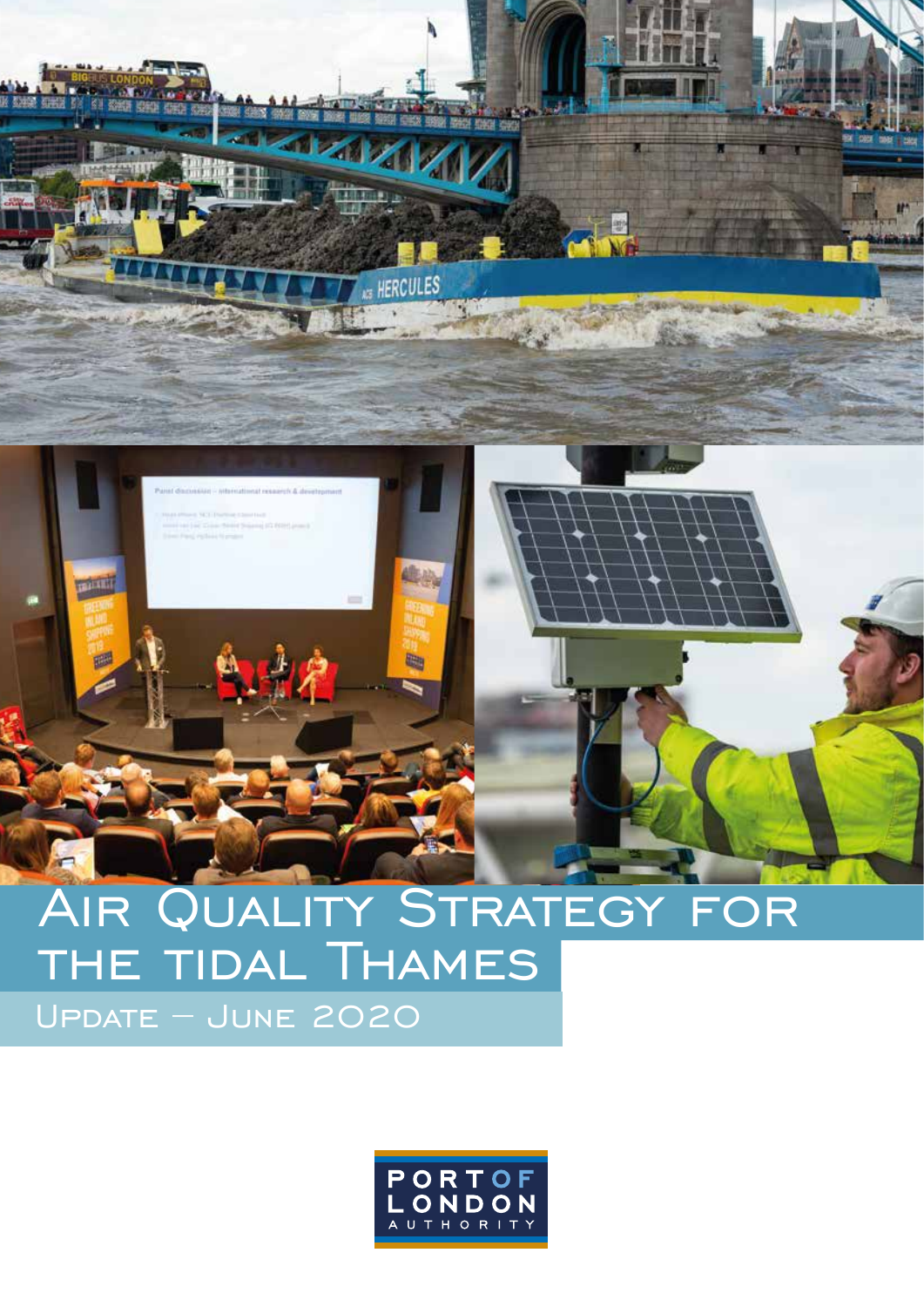Since the PLA published the first Air Quality Strategy for the Tidal Thames (AQS) in 2018 a lot has changed. Regulation, policy and guidance have been updated, major construction projects and most recently the COVID-19 pandemic have changed behaviours and use of the river.

Many of the actions within the first strategy have been delivered and more started. This 2020 strategy refresh features: more specific actions for the PLA as an organisation in relation to its own emissions; a revision of the reduction targets to reflect the legal requirements on the different sectors; and updates the progress reporting that reflects action on the river and in the capital.

The 2018 AQS was based on research and evidence. It was the product of extensive consultation and published concurrently with the emission inventory, this means that the actions in it have not been reflected in any current or future trends predicted by the final emission inventory report.

The PLA has sought to drive improvements through the actions that were planned within the Air Quality Strategy 2018, but at the time were not able to quantify the extent to which these actions could affect the total emissions of the port and river. Two years on, with many actions already completed in what was a ve-year plan, the inventory and supplemental dispersion model allows a much more targeted approach to tackle air pollution. A growing stakeholder group, including port and vessel operators, technology providers, riparian boroughs, Greater London Authority (GLA), Department for Transport (DfT), Transport for London (TfL), Maritime and Coastguard Agency (MCA), Environment Agency (EA) and Canal and River Trust (CRT), with a clear understanding of the need, complexity and commitment of the PLA to achieve the strategy is also reflected

## Introduction

*We published the Air Quality Strategy (AQS) for the tidal Thames in May 2018. In the last two years we have made strong progress across many of the 19 actions in the strategy. Now, to reflect that progress and the rapid evolution in regulation and others influences, we are updating the strategy.* This first update reports the advances we have made and the *new actions we plan to take. The original AQS was founded on stakeholder dialogue and we are inviting customer and stakeholder feedback on the proposed new actions.* 

## **Context**

Work since 2018 has enable the PLA to establish a much better knowledge on river emissions and ways to reduce them for all stakeholders. This has been achieved through extensive data gathering and research all along and within the estuary.

| <b>INTRODUCTION</b>                                  | PЗ                       |
|------------------------------------------------------|--------------------------|
| CONTEXT                                              | PЗ                       |
| HIGHLIGHTS                                           | PЗ                       |
| CIRCUMSTANCE AT<br>THE TIME OF REVIEW<br>- COVID-I 9 | P4                       |
| <b>STAKEHOLDERS</b>                                  | $\overline{\mathsf{P}4}$ |
| REGULATORS                                           | P5                       |
| <b>MARINE BUSINESSES</b><br><b>AND ASSET OWNERS</b>  | Р5                       |
| RIPARIAN<br><b>BOROUGHS</b>                          | Р5                       |
| <b>TECHNOLOGY</b><br><b>PROVIDERS</b>                | P <sub>5</sub>           |
| NGOs and public<br><b>INTEREST GROUPS</b>            | Р5                       |
| Work so far                                          | P <sub>6</sub>           |
| <b>CURRENT AOS</b>                                   | P <sub>6</sub>           |
| <b>INCENTIVES</b>                                    | Р6                       |
| Trial and research P6                                |                          |
| Monitoring and<br><b>EVIDENCE BASE</b>               | P6                       |
| THE PLA's own<br><b>ACTIVITIES</b>                   | P7                       |
| DEVELOPMENT OF<br><b>TARGETS</b>                     | $\overline{\textsf{P8}}$ |
| <b>CURRENT TARGETS</b>                               | P8                       |
| NEW TARGETS                                          | P8                       |
| <b>ONGOING AND</b><br><b>FUTURE ACTIONS</b>          | PIO                      |
| PORT WIDE ACTIONS P I 2<br><b>PLA ACTIONS</b>        |                          |
|                                                      |                          |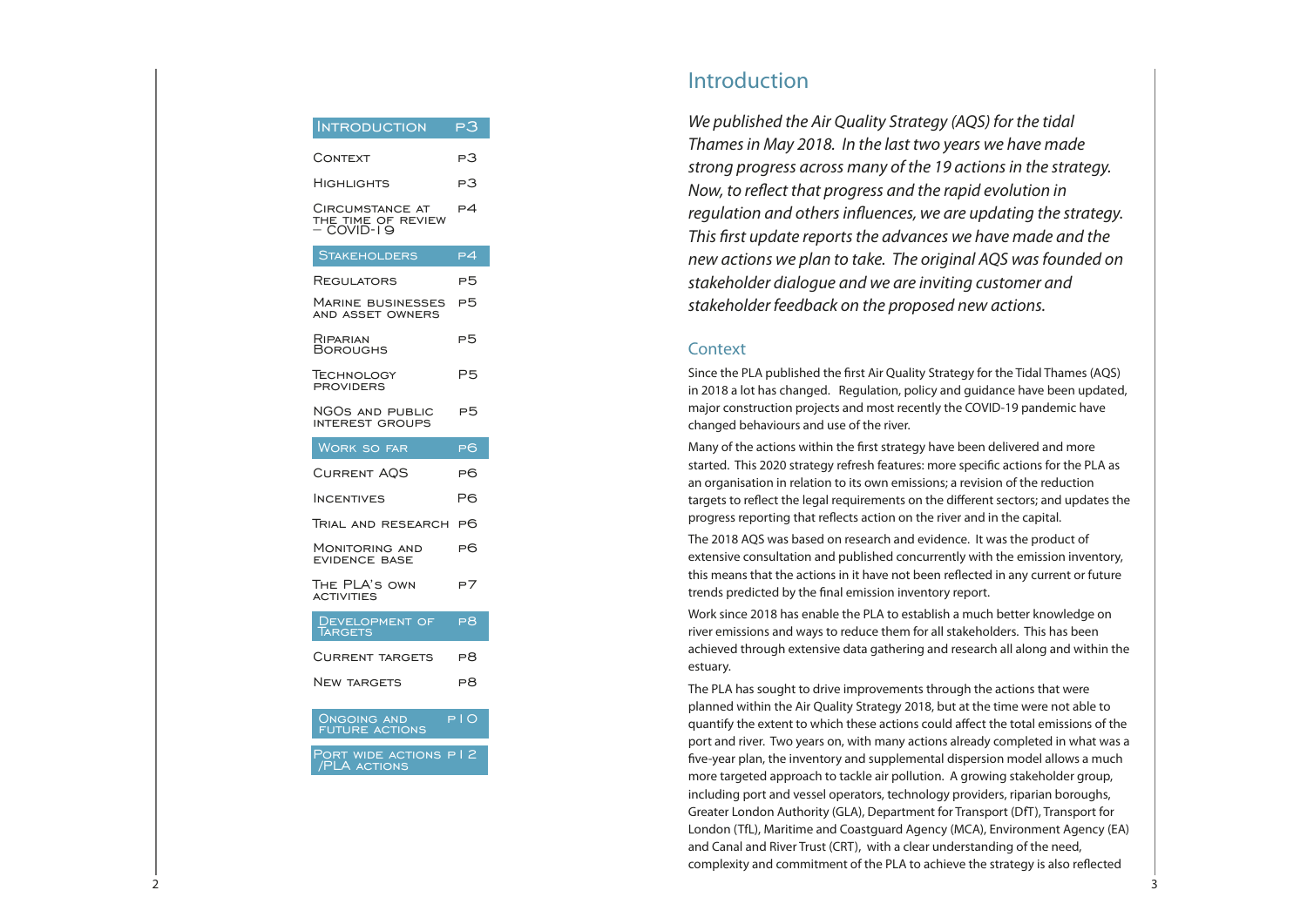Similarly, discussions with the GLA regarding the continuation of the marine industry's use of fossil fuels within London in the future were started prior to the publication of the 2018 strategy and these are continuing, with great transitional opportunities already being delivered including the Clean Air Thames project to help the direction of travel.

## Marine businesses and asset owners

Primarily the marine businesses who were previously engaged were the inland vessel operators and shipping companies that had also assisted in the completion of the port wide emission inventory. Asset owners such as London River Services (the river delivery arm of Transport for London) have also been actively involved.

## Riparian boroughs

A number of the riparian boroughs provided comments to the 2018 consultation that were taken forward to in the final action plan. Further technical consultation with the boroughs that balances air quality with the benefits of increased use of the river has led to a handbook to the use of the river for developers and planners that will be published in the summer of 2020.

Since the publication of the strategy the focus on geographically specific issues has remained the context of many public engagements and that has prompted amendment of actions within the strategy to investigate and respond to these concerns. The findings of one significant action that reflects this approach has been published recently.

## Technology providers

The previous consultation reached a limited amount of technology and fuel providers on the basis of an initial discussion, but in 2019 when the PLA convened the very well attended and received Greening Inland Shipping Conference technology providers, financiers, operators and regulators were actively sought to join the event, and particularly for technology providers to demonstrate their innovative solutions.

## NGOs and public interest groups

A number of Non-Governmental Organisations (NGOs) were invited to comment on the 2018 strategy but most of the responses were from the public and principally regarding an individual planning application at that time, rather than the content of the strategy.

Since the publication the PLA has interacted with a number of NGOs on the topic of shipping emissions including Environmental Defence Fund (EDF).

in the shared goals and actions of this revised strategy. This document is therefore an update which builds on, and should be read alongside, the existing strategy in order to meet the guidance of the UK Government. A full detailed review of the strategy will be undertaken when the full five year ends in 2022.

The current situation with COVID-19 leaves the PLA with a significant amount of uncertainty for new or revised actions. These are either being affected by: constraints in terms of reduced activity on the river to monitor for good evidence to target the action; or the financial certainty to commit to delivering action. There is uncertainty too with partnership organisations and the impact the current situation has, or will have, on their ability to deliver and implement actions with the PLA.

The PLA identified a number of stakeholders throughout the consultation period for the 2018 AQS, many of whom have continued to be fully engaged and committed to the delivery of the strategy actions over the last two years. A number of other stakeholders have made themselves known to the PLA since the publication of the strategy and during implementation of a number of actions.

## **Regulators**

The PLA was already in discussions with the MCA and the DfT during the first strategy; these conversations have continued and have been very constructive, in particular the plans to decarbonise the inland and domestic fleet. The PLA is committed to continuing these discussions and finding appropriate solutions.

## Circumstances at the time of review – COVID-19

This does not change the PLA's commitment to reducing the emissions to air from its own activities and the port.

There have been a number of key regulatory or policy changes since the publication of the Air Quality Strategy for the Tidal Thames in May 2018.

## **In 2018:**

- May The Mayor of London published his Environment Strategy under the London Plan.
- December The Department for Environment, Food & Rural Affairs (Defra) published the Clean Air Strategy, requiring port air quality strategies.
- September The Marine Environment Protection Committee (MEPC) arranged actions to deliver the Greenhouse Gas (GHG) Strategy by the International Maritime Organization (IMO).

## **In 2019:**

- January The DfT produced the Maritime 2050 Navigating the future document.
- May MEPC approved the acceleration of the IMO's GHG Strategy.
- July The DfT published the Clean Maritime Plan.
- June The UK Government legislated to update its Green House Gas reduction target to Net-Zero by 2050.

The UK Government has also been progressing the EU exit negotiations, as well as setting legislation in the place of EU regulations. The key stakeholders are described here.

## **Stakeholders**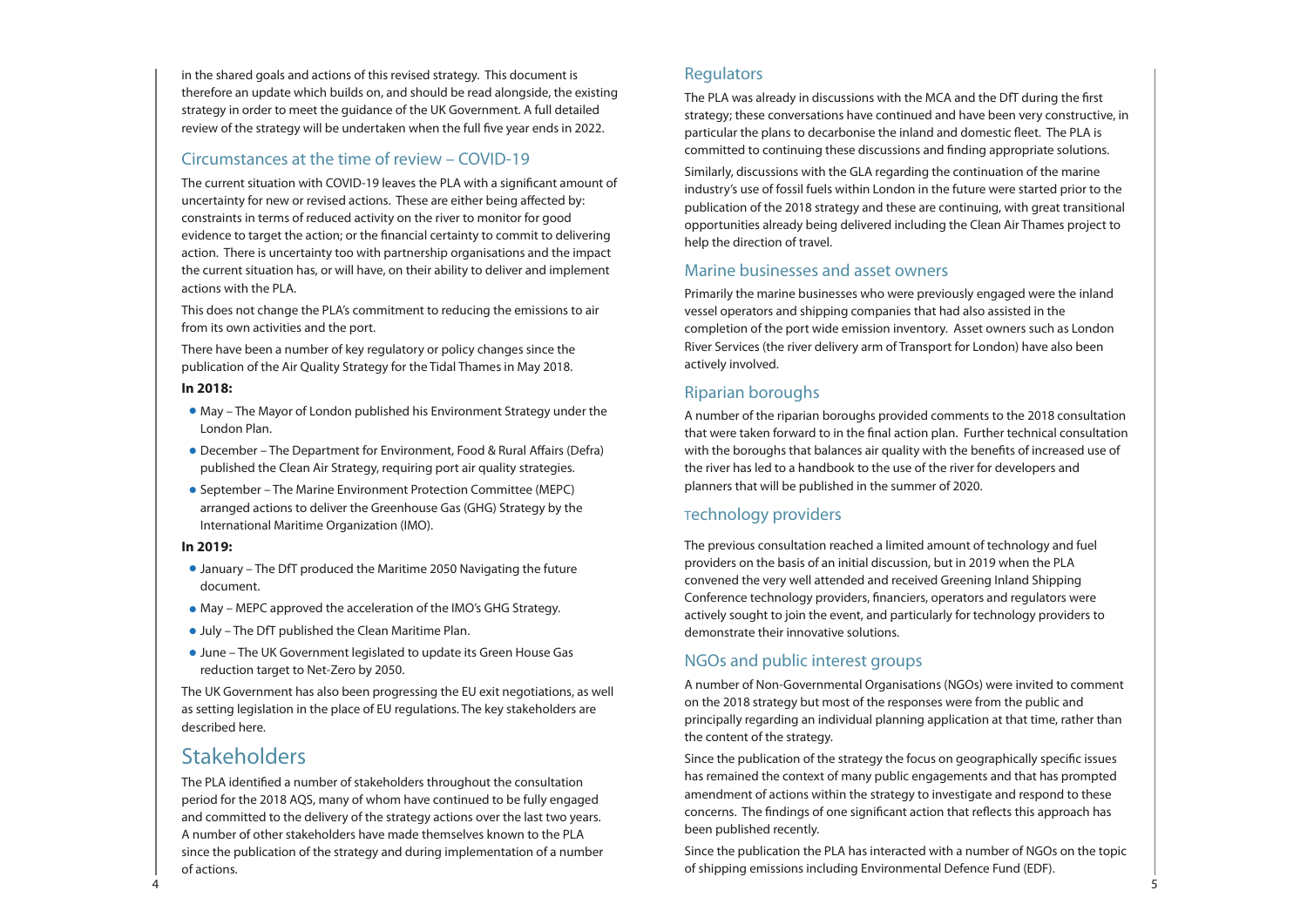In 2017 in what was a first for a UK Port, the PLA established a green tariff scheme (Action 2, link), where international vessels calling at the Port of London can qualify for a discount on their conservancy charges of 10%, if they score 30 or above on the Environmental Ship Index. From 2020, the discount is doubled for vessels scoring 50 or above to further encourage vessels visiting the Port of London to be environmentally friendly.

In June 2019, an initiative led by the Cross River Partnership and in partnership with the PLA and the City of London Corporation, was awarded a £500,000 grant from the Mayor's Air Quality Fund for the Clean Air Thames project (Action 7 & 10). The project is aimed to reduce emissions of pollutants in London by retrofitting existing vessels.

Last year, the UK Government committed to achieving Net Zero by 2050. As a result, the PLA has commenced a Net Zero Programme for both the organisation (Net Zero PLA) and the port (Net Zero Port) to achieve Net Zero by 2050. This requires the PLA to cut carbon emissions as much as possible and offset any carbon emissions that cannot be eliminated. As part of the Net Zero PLA Programme, the PLA has been working on developing strategies for renewable energy, carbon offset, vehicle and vessel upgrade/replacement to reduce and offset carbon emissions.

## Work so far Current AQS

A number of actions to reduce emissions to air from maritime sources have been delivered in the two years since publication of the AQS in 2018. The actions focus on encouraging improvement in environmental performance, establishing appropriate evidence, and supporting green technology development and implementation.

## **Incentives**

## Trial and research

The PLA has been publishing handbooks and guidance for inland operators to encourage best practice (Action 3- 5). Feasibility studies and exhaust monitoring have also been undertaken to evaluate both the environmental and cost benefits of alternative fuels, retrofitting green technologies and shore-side power (Action 11-14, 17). Furthermore, to share knowledge and minimise duplication of effort on testing various green technologies, the PLA has set up a discussion group (Action 8), launched a web-based portal (Action 9), and published case study of the trials on the PLA's website.

The PLA has also commissioned E4tech to develop an inland shipping emission reduction roadmap to help operators and other stakeholders to identify barriers and to understand the technology direction in reaching current and potential future emission targets.

## Monitoring and evidence base

Monitoring of emissions to air is necessary to understand the current air quality impact of river activities and enables subsequent tracking of progress. The PLA has completed an emission dispersion modelling of the Thames as a whole to determine how pollutants move once they've been produced on the river and to identity emission hotspots (Action 16). In collaboration with the Corporation of London, diffuse monitoring on a transect from the river to the nearest pathway has been undertaken to explore dispersion of emissions from different sources (Action 15). In conjunction with the transect monitoring, the PLA has also

extended the diffusion monitoring to river wide to evaluate and establish findings from the dispersion modelling.

From May 2019, the PLA has also installed an ambient monitoring network at Greenwich Ship Tier to assess the impacts of cruise vessels on local air quality (Action 18). The summary of the analysis of calibrated results collected between May to September 2019 is now publicly available.

## The PLA's own activities

The PLA has been calculating its carbon emissions since 2014 and this has identified the two major contributors are vessel diesel and pilot taxis. To reduce the emission of carbon and air pollutants, the PLA has purchased a hybrid vessel Leader as a pilot cutter, another first in the UK. Charging points have been installed at Royal Terrace Pier to facilitate recharging when the vessel is on the standby between jobs. The vessel has been in service since late 2019 and principally operates using electricity rather than diesel. To further reduce the PLA emissions, part of the pilot taxi mileage has been completed with a new fleet of hybrid vehicles instead of diesel vehicles since earlier this year.

Various drop-in greener fuels have also been on trial on one of the PLA's vessels to identify the environmental benefits and any unintended consequences, either operational or technical. Depending on the results of the trials and following an assessment of this, together with cost and supply, the most suitable fuels will be adopted. In 2020, the PLA has successfully applied to be part of the Clean Air Thames project to retrofitting vessels and one of the PLA vessels – *Driftwood II* will be fitted with Selective Catalytic Reduction to reduce sulphur dioxide (SO2) emission and the use of biofuel to reduce particulate matter (PM) and nitrogen oxide (NOx) emissions.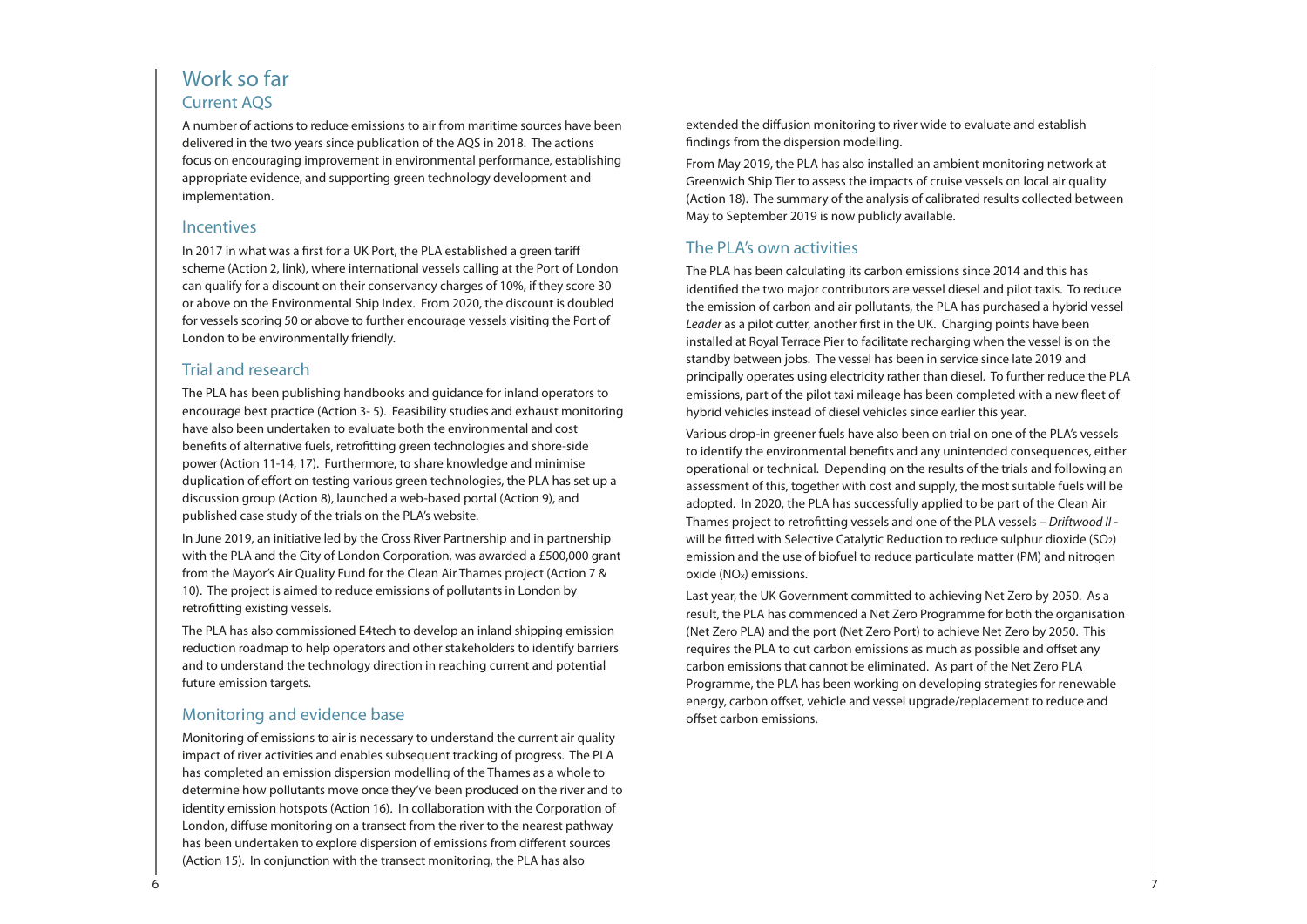For the PLA, the carbon equivalent emission  $(CO_{2,e})$  covers the entire PLA operation, which includes emissions from vessels, vehicles, business mileage, plant, heating, water, and waste. Meanwhile, the emissions of PM and NOx from the PLA only includes emissions from vessels, vehicles, business mileages, and plant.

## Development of targets Current targets

Targets were adopted after consultation with stakeholders and were set at a level to encourage improvements, but not overreaching the regulatory levels to the degree that they are unachievable. The percentage reductions are based on the 2016 emission inventory for the tidal Thames.

## New targets

The PLA's AQS targets have been reviewed to reflect the targets set out by the Clean Air Strategy published by Defra in 2019, Clean Maritime Plan published by the DfT outlining the pathway to zero emission shipping by 2050, and the Climate Change Act 2008 (as amended) to ensure that the net UK carbon account for the year 2050 is at least 100% lower than the 1990 baseline. The targets are set for 2026, 2031, and 2051 to reflect the revision timeframe of the emissions inventory (revised at five-year intervals).

The reduction targets relative to 2016 baseline for particulate matter (PM), nitrogen oxide (NOx), carbon dioxide (CO2), and sulphur dioxide (SO2) that will be adopted in the updated AQS are listed in Table 2. The port wide targets are the overall reduction targets on the River Thames between Teddington and Southend. Based on the vessel type, the targets is separated into two main categories:

- Shipping (includes Container Ship, RoRo-cargo/Vehicle, General Dry Cargo, Oil tanker, Chemical/LNG/LPG tankers, Bulk carrier, Cruise ship, Non Merchant, and Reefer)
- Inland (includes Passenger, Tug/Supply, Fishing and other miscellaneous vessels).

Each category has a different set of targets to meet.

| 2026                     | 2031                     | 2041                     | Overarching                                                      |
|--------------------------|--------------------------|--------------------------|------------------------------------------------------------------|
| $PM -$<br>20% reduction  | $PM -$<br>40% reduction  | $PM -$<br>50% reduction  | <b>Reduction in</b><br>CO <sub>2</sub>                           |
| $NOx -$<br>20% reduction | $NOx -$<br>40% reduction | $NOx -$<br>50% reduction | Reduction in all<br>other emissions<br>produced on the<br>Thames |

*Table 1: Targets set by the Air Quality Strategy 2018*

|  |                                                                           | 2023               | 2026 | 2031                                                  | 2041                                 | 2051                |
|--|---------------------------------------------------------------------------|--------------------|------|-------------------------------------------------------|--------------------------------------|---------------------|
|  | Port wide<br>$\varepsilon$ (shipping + inland                             |                    |      | PM - 20%  PM - 40%  PM - 50%  PM - 78                 |                                      |                     |
|  |                                                                           |                    |      | $NOx - 20\%$ $NO - 40\%$ $NOx - 50\%$ $NOx - 7$       |                                      |                     |
|  |                                                                           |                    |      |                                                       | $CO2 - 6\%$ $CO2 - 40\%$ $CO2 - 6\%$ |                     |
|  |                                                                           |                    |      | $SO_2 - 2016$<br>level                                |                                      | $SO2 - 64$          |
|  | Shipping<br>(Container Ship,                                              |                    |      | PM - 20% PM - 40% PM - 50% PM - 70                    |                                      |                     |
|  | RoRo-cargo/Vehicle,<br>General Dry Cargo, Oil<br>tanker, Chemical/LNG/LPG |                    |      | $NO_{x}$ –20% $NO - 40\%$ $NO_{x}$ – 50% $NO_{x}$ – 7 |                                      |                     |
|  | tankers, Bulk carrier, Cruise<br>ship, Non Merchant, and                  |                    |      | level                                                 | $CO2 - 2016$ $CO2 - 30%$ $CO2 - 60$  |                     |
|  | Reefer)                                                                   |                    |      | $SO2 - 2016$                                          |                                      | $SO2 - 60$          |
|  |                                                                           |                    |      | level                                                 |                                      |                     |
|  | Inland<br>(Passenger, Tug/Supply,                                         |                    |      | PM - 20% PM - 40% PM - 50% PM - 95                    |                                      |                     |
|  | Fishing and other<br>miscellaneous vessels                                |                    |      | $NOx - 20\%$ $NO - 40\%$ $NOx - 50\%$ $NOx - 9$       |                                      |                     |
|  |                                                                           |                    |      |                                                       | $CO2 - 25\%$ $CO2 - 75\%$ $CO2 - 9$  |                     |
|  |                                                                           |                    |      | $SO_2 - 2016$<br>level                                |                                      | SO <sub>2</sub>     |
|  | <b>PLA</b>                                                                |                    |      | PM - 30% PM - 40% PM - 60% PM - 90                    |                                      |                     |
|  |                                                                           |                    |      | $NOx - 30\%$ $NOx - 40\%$ $NOx - 60\%$ $NOx - 90$     |                                      |                     |
|  |                                                                           | $CO2,e$ A -<br>15% |      |                                                       |                                      | $CO2,e - 1$<br>zero |

|               | $\overline{2041}$                                 | 2051                  |
|---------------|---------------------------------------------------|-----------------------|
| $\%$          | PM – 50%                                          | $PM - 78%$            |
| $\frac{0}{0}$ | $NOx - 50\%$ $NOx - 77\%$                         |                       |
| $\frac{1}{2}$ | $CO2 - 40\%$ $CO2 - 68\%$                         |                       |
| 16            |                                                   | $SO2 - 64%$           |
| $\frac{1}{2}$ | PM – 50% PM – 70%                                 |                       |
| $\%$          | $NOx - 50\%$ $NOx - 70\%$                         |                       |
|               | $16 CO_2 - 30\% CO_2 - 60\%$                      |                       |
| 16            |                                                   | $SO_2 - 60\%$         |
| $\%$          | $PM - 50%$                                        | $PM - 95%$            |
| $\%$          | $NOx - 50\%$ $NOx - 95\%$                         |                       |
|               | $5\%$ CO <sub>2</sub> – 75% CO <sub>2</sub> – 95% |                       |
| 16            |                                                   | $SO2$ –               |
| $\%$          | PM – 60%                                          | PM – 90%              |
|               | %   NO <sub>x</sub> –60%   NO <sub>x</sub> –90%   |                       |
|               |                                                   | $CO2,e - net$<br>zero |

*Table 2: Targets in the updated Air Quality Strategy*

A: The PLA's CO2,e reduction target is relative to the 2014 baseline.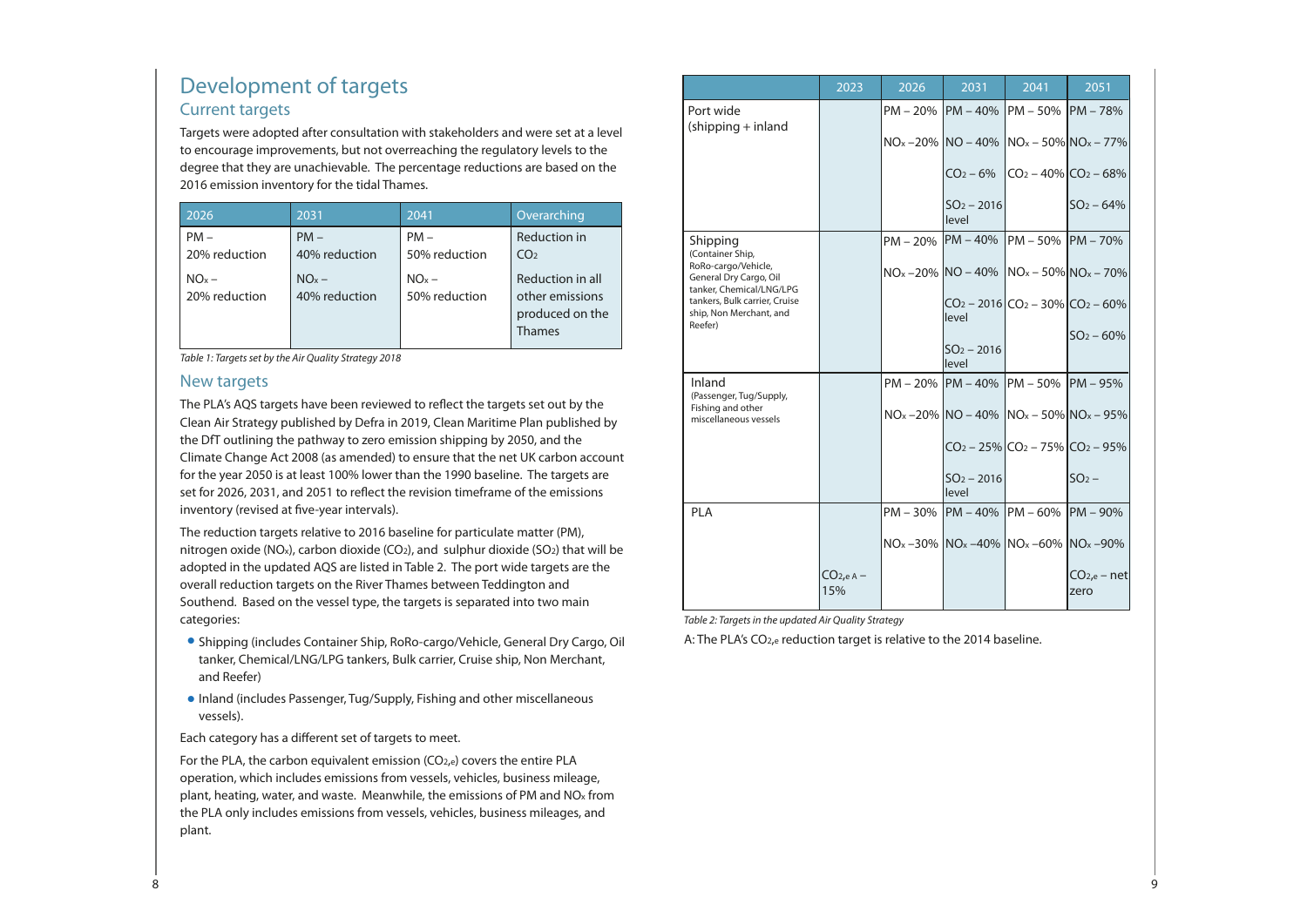**New Action – Action 6b:** Develop and define a demonstrator plan based on the emission reduction roadmap to accelerate trials and de-risk investment by the inland operators.

**Action 15:** The diffusion tube monitoring has been extended to monitor river wide emission of NOx.

**New Action – Action 15b:** Additional O<sub>3</sub> diffusion tube monitoring will soon be included.

**Action 14:** Trial on greener fuels to identify the environmental benefits and any unintentional consequences.

*New Action:* Switch from marine diesel to greener fuels. *New Action:* Retrofit existing vessels

*New Action:* To cut carbon emissions as much as possible by developing and implementing the vehicle and vessel upgrade/replacement strategies and to offset any carbon emission that cannot be eliminated by developing and implementing the renewable energy and carbon offset strategies.

## Ongoing and future actions

*Short Term: 2020-2023; Medium term: 2023-2030; Long term: 2030-2050* Port wide actions

Actions that are specific for the "Shipping" category

Actions that are specific for the "Inland" category

#### *Incentive*

**International shipping (Short - Medium term)** 

**Action 2:** Review and improve the Green Tariff for international vessels.

**• Inland shipping (Short – Medium term)** 

**Action 2:** An environmental inland shipping award scheme is being developed to encourage actions towards Net Zero emissions and improve environmental performance.

**• River Ultra Low Emission Zone (Medium term)** 

*New Action* – **Action 2b:** A river based Ultra Low Emission Zone (RULEZ) will be established in partnership with GLA and TfL to better control emissions from inland vessels.

### *Trials & Research*

**Action 4 to 9:** Continue to share knowledge and experiences to operators and stakeholders through workshops, publications and online portal.

Knowledge Hub inland vessels (Short – Medium term)

#### *Mitigation*

Demonstrator project (Short – Medium term)

**Action 10:** Retro fitting fleets as part of the Clean Air Thames project.

*New Action* – **Action 6c:** Investigate energy infrastructure that links to the demonstrator project.

#### **Energy Infrastructure (Long term)**

Port call optimisation (Medium - Long term)

*New Action:* Investigate port call optimisation, which will enable better timing during port call and shorten the duration at berth.

### *Monitoring and Evidence Base*

**Action 18:** River wide ambient monitoring of emissions.

**Action 18a:** Maintain the ambient monitoring network at Greenwich Ship Tier.

**Diffusion Tube Monitoring Nitrogen Oxide, NOx & Ozone, O3 (Short – Medium term)**

**Action 19:** Update the port wide inventory to take account of any changes in emission due to advance in technologies and/or implementation of new regulations and trade on the river.

*New Action* – **Action 19b:** The emission from vehicles and equipment (Non-Road Mobile Machinery – NRMM) will now also be included to reflect the overall impact of port operations.

### *The PLA's own activity*

*Trials & Research*

**Ambient monitoring (Short – Medium term)**

**Action 10:** Trial on post-combustion reduction technologies to reduce emission of air pollutants from existing vessels.

**Port wide emission inventory (Short – Medium term)**

*New Action:* Investigate and eliminate the cause of BC emission peaks

*Mitigation*

**Retrofit (Short – Medium term)**

**Alternative fuels (Short – Medium term)**

*New Action:* Replace old vessels with low/zero emission vessels.

**Black Carbon (BC) exposure analysis (Short term)**

**Net-Zero PLA commitments (Medium – Long term)**

**PLA's fleet (Medium – Long term)**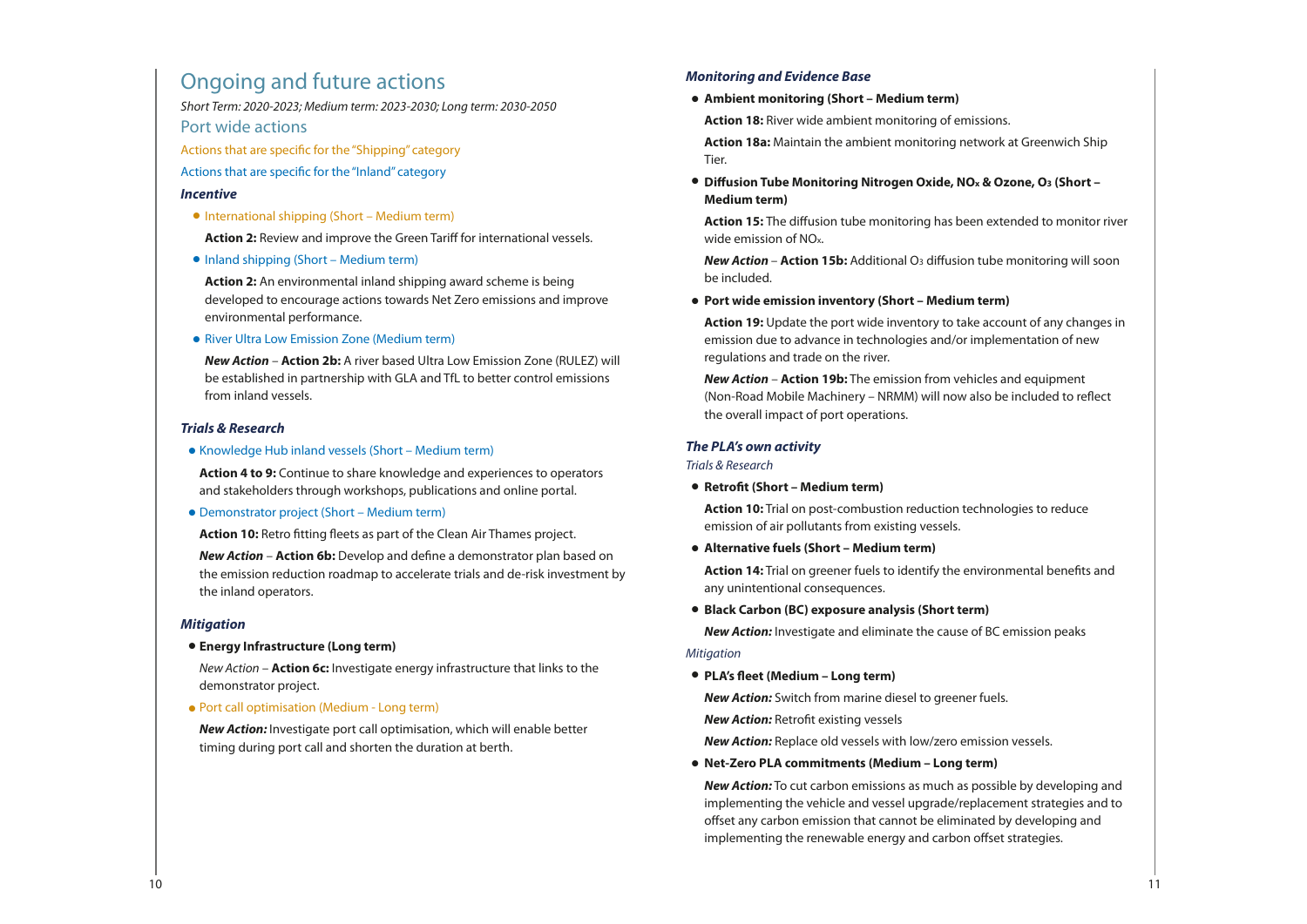## Port wide Actions

**Short-medium term** Medium term Medium-long term Long term

| Action          |                                                                                    | <b>Status</b> |
|-----------------|------------------------------------------------------------------------------------|---------------|
| 1               | Appropriate standards for emission                                                 | ✓             |
| $\overline{2}$  | Review and improve the Green Tariff                                                | >>            |
|                 | - for international vessels                                                        |               |
|                 | - for inland vessels                                                               |               |
| 2 <sub>b</sub>  | Develop River Ultra Low Emission Zone                                              | New!          |
| 3               | Encourage freight service on the river                                             | ✓             |
| $\overline{4}$  | <b>Guidance for developers</b>                                                     | >>            |
| 5               | Publish best practice guidance for inland fleet operators                          | >>            |
| 6               | Installation of green technology                                                   | >>            |
| 6 <sub>b</sub>  | Develop a demonstration project                                                    | New!          |
| 6c              | Investigate Energy Infrastructure                                                  | New!          |
| $\overline{7}$  | Identify and secure support for R&D                                                | New!          |
| 8               | Host an environmental technology EXPO                                              | ✓             |
| 9               | Lessons learnt from vessel technology                                              | >>            |
| 10              | <b>Retrofitting fleets</b>                                                         | >>            |
| 11              | NO <sub>x</sub> abatement                                                          | ✔             |
| 12              | Cost Benefit Investigation into abatement                                          | ✓             |
| 13              | Shore-side power feasibility study                                                 | $\checkmark$  |
| 14              | Feasibility study for the use of LNG, CNG and other potential<br>alternative fuels | >>            |
| 15              | Diffusion monitoring of river emissions of $NOx$                                   | >>            |
| 15 <sub>b</sub> | Diffusion monitoring of river emissions of O <sub>3</sub>                          | New!          |
| 16              | To carry out modelling of river emission dispersion                                | ✓             |
| 17              | <b>Exhaust monitoring</b>                                                          | >>            |
| 18              | Ambient monitoring of river emissions                                              | >>            |
| 18a             | Ambient monitoring at Greenwich Ship Tier                                          | >>            |
| 19              | <b>Update Port Wide Inventory</b>                                                  | >>            |
| New!            | Investigate port call optimisation                                                 | New!          |

## PLA Actions